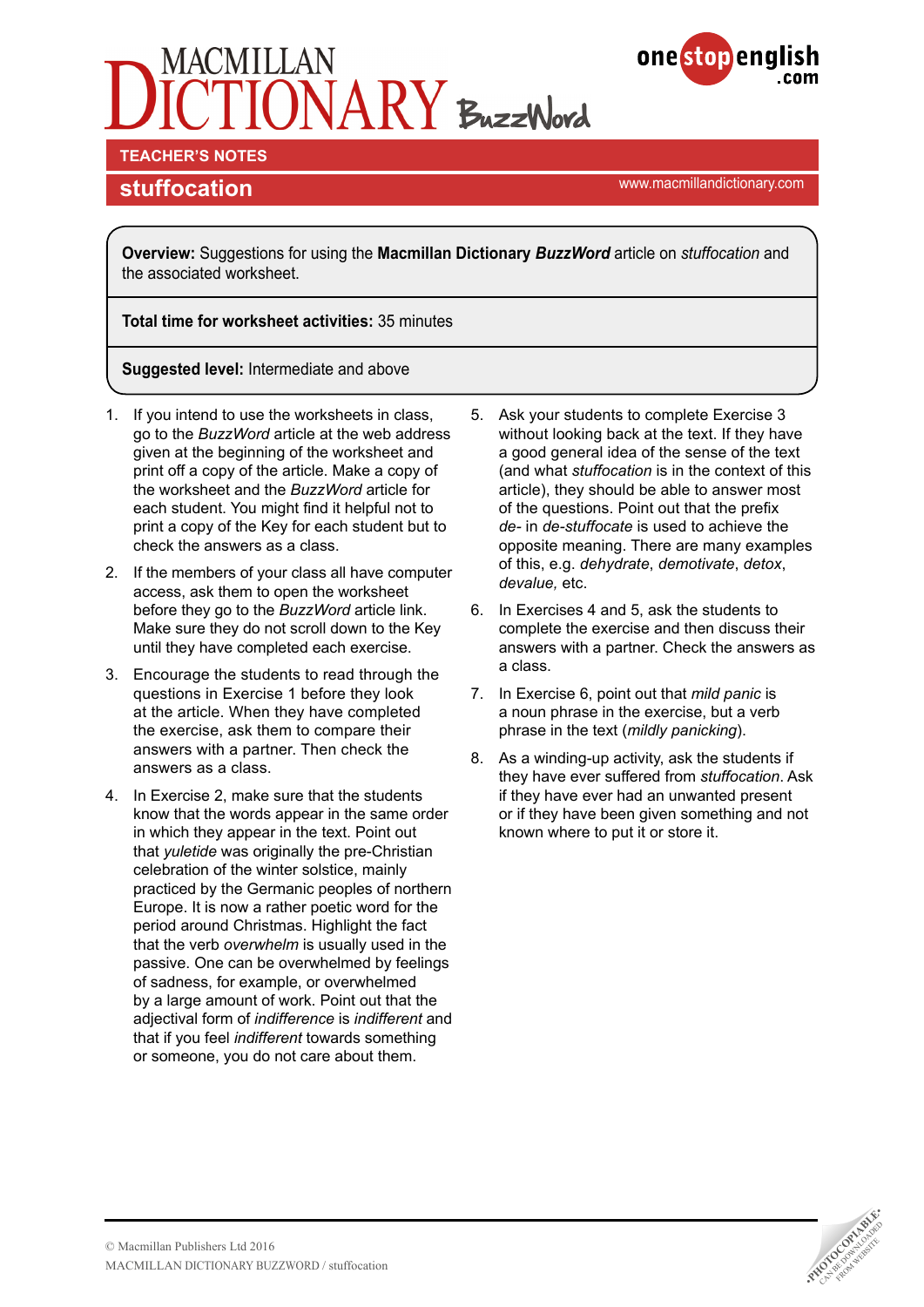



**stuffocation stuffocation** 

Go to the **Macmillan Dictionary** *BuzzWord* article at: [www.macmillandictionary.com/buzzword/entries/stuffocation.html](http://www.macmillandictionary.com/buzzword/entries/stuffocation.html)

#### **1** Find the information

#### **Read the** *BuzzWord* **article on** *stuffocation* **and answer these questions.**

- 1. Which two words combine to form the word *stuffocation*?
- 2. What does *stuffocation* mean?
- 3. Which two decades are mentioned as a time of 'heady consumerism'?
- 4. When did the term *stuffocation* probably first appear?
- 5. Which two words combine to form the related term *affluenza*?
- 6. With which author is the term *stuffocation* chiefly associated?

#### **2 Find the word**

#### **Look in the text and find the following words. The first letters of the words are given. The words are in the order in which they appear in the text.**

- 1. a noun meaning *the period of time around Christmas.* y
- 2. a verb meaning to collect large amounts of things that may be needed. s\_
- 3. a verb meaning *to exist in such great amounts that someone cannot deal with them.* o
- 4. a noun meaning *old things that you do not want or need.* j\_\_\_\_\_\_\_\_\_
- 5. a noun meaning a sudden increase. s
- 6. a noun meaning *a lack of interest or sympathy.* i\_\_\_\_\_\_\_\_\_
- 7. a noun meaning a problem that is likely to happen in a particular situation. p
- 8. a verb meaning *to put things into a space that is too small.* c

#### **3 Comprehension check**

#### **Are these statements true or false according to the text? Correct the false statements.**

- 1. Operating a one-in, one-out rule is a problem-free solution to *stuffocation*.
- 2. There are numerous options for selling unwanted stuff via the internet.
- 3. According to the author, July is the best time for people to review all their stuff.
- 4. These days people are defined more by what they own than by what they are doing.
- 5. Peak consumerism is the maximum level of interest in acquiring material things.
- 6. James Wallman has a website that encourages people to *stuffocate*.

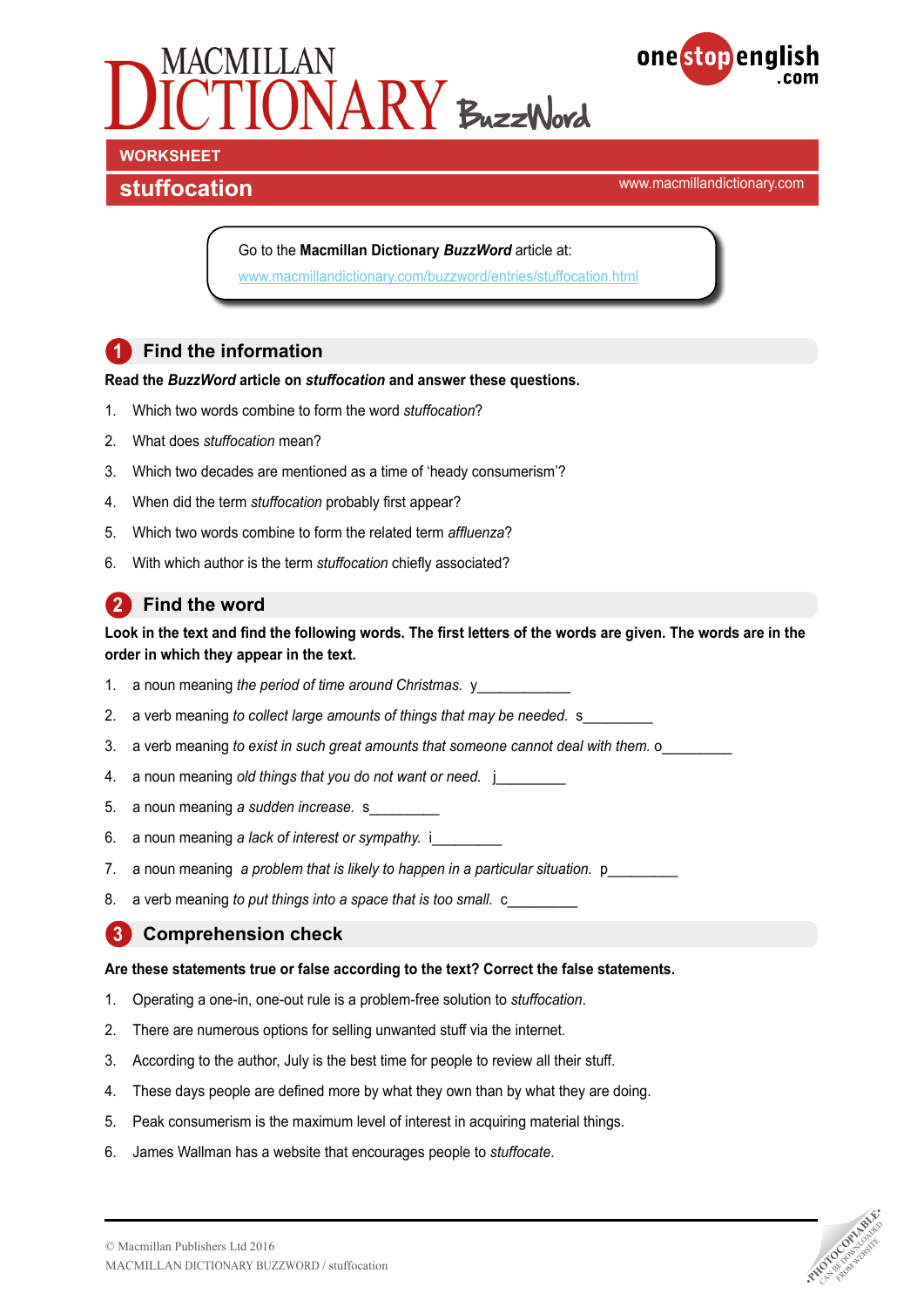



## **WORKSHEET**

**stuffocation stuffocation** 

#### **4 Phrasal verbs**

**Match the verbs from the text with their meanings.**

| 1. read around     | a. to be very full of something                          |
|--------------------|----------------------------------------------------------|
| 2. peek out        | b. to have as much of an enjoyable experience as you can |
| 3. weigh down      | c. to appear slightly from behind or under something     |
| 4. rummage through | d. to cause problems for someone                         |
| 5. brim with       | e. to search for something among a lot of other things   |
| 6. gorge on        | f. to find written information in different places       |

**5 Word building** 

**Look in the text and find the adjective forms of the following nouns.**

| <b>Noun</b>    | <b>Adjective</b> |  |
|----------------|------------------|--|
| 1. trauma      |                  |  |
| 2. impulse     |                  |  |
| 3. materialist |                  |  |
| 4. intention   | (negative form)  |  |
| 5. precedent   | (negative form)  |  |
| 6. prosperity  |                  |  |

#### **6 Two-word phrases**

**Match the words in the left-hand column with those in the right-hand column to make phrases from the text.**

| 1. material | a. revolution |
|-------------|---------------|
| 2. readily  | b. panic      |
| 3. digital  | c. available  |
| 4. breathe  | d. example    |
| 5. mild     | e. things     |
| 6. classic  | f. deeply     |